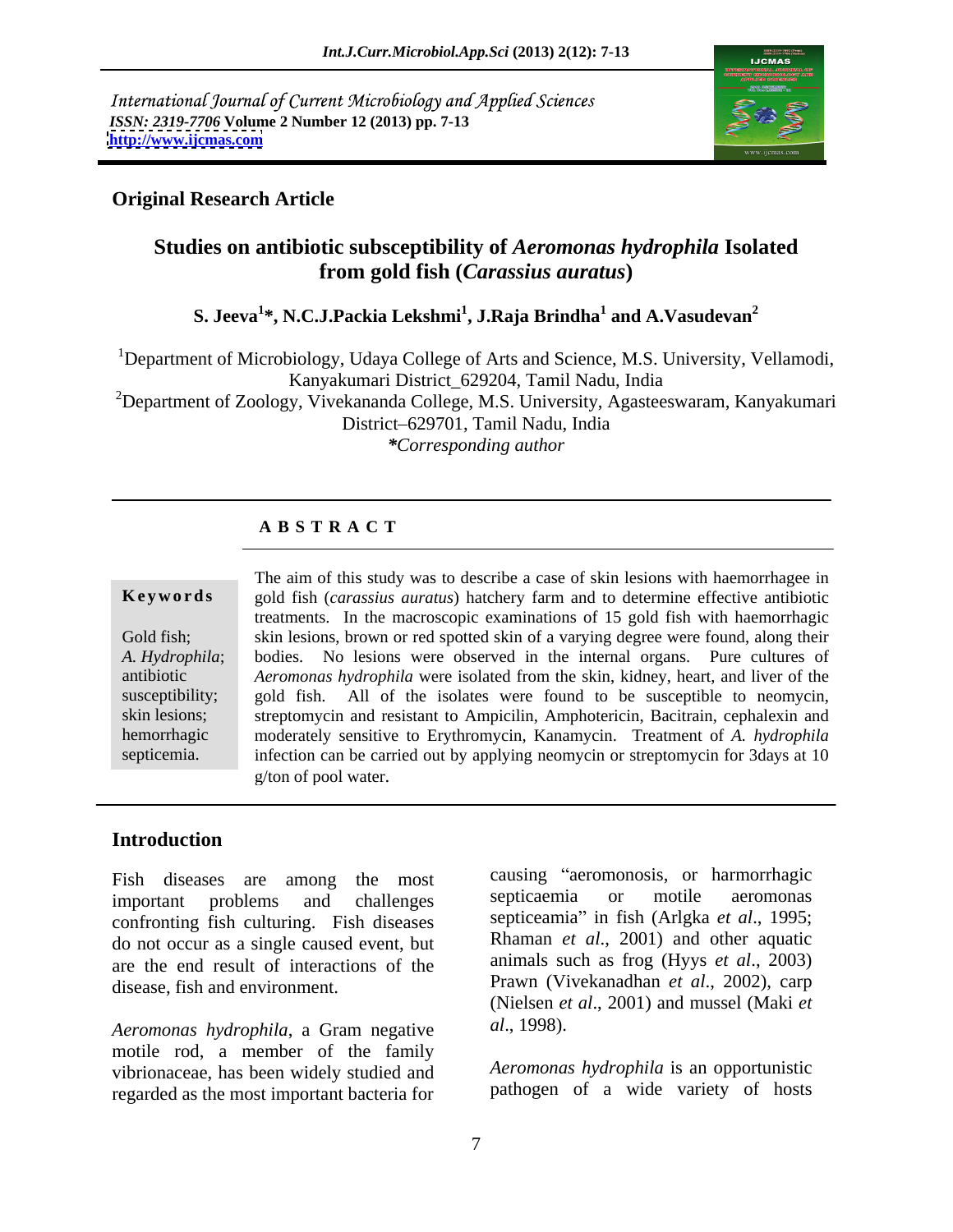(Huisinga *et al*., 2003). *Aeromonas hydrophila* infection causes a serious commonly used antibiotics and chemicals damage in pond and aquarium culture. The pathogenesis and histopathology of 1996). red-sore disease has been extensively studied in common carp (*Cyprinus carpio*) rapid mutation of the pathogens into (Vivas *et al*., 2004). *A. hydrophila* has been considered to be responsible for reddisease in cargemouth bass (*Micropterus Salmonides*) (Hussinga *et al*., 2003). Many bacteria isolated from fish with hemorrhagic sepicemias in fish were often misidentified, it is now recognized that certain isolations of bacteria ascribed to **Environmental conditions at the fish** the genera *Pseudomonas, Proteus, Bacillus, Aerobacter* and *Achromobacter*  actually belonged to the genus *Aeromonas*.

It is believed that *Aeromonas hydrophila* were selected for the investigations. The contributes to the pathogenesis of the lesions. Histopathological changes in owner. At the farm, there are 5% diseased animals provide a methodological mortality and 25% morbidity was platform to determine the causes of their observed. mortality (Iwalokun *et al*., 2001) For example, histopathological changes in Sampling and microbiological *Aeromonas hydrophila* infected cat fish, *Clarias batrachus* and *Salmo gaircleni* hepatic cells are subjected to more damage MacConkey agar (Hi media) and

*Aeromonas hydrophila* out breaks have a major impact in aquaculture (Austin and Austin, 1999) and such out breaks can be measures, like vaccination or by antibiotic treatment. Most of the antibiotics used to control fish diseases today are of microbial

increasingly resistant against most is being experienced (Leugn and Foster, Then some derivatives of the antibiotics circumvent or even prevent resistant forms (Hughes, 2003).

fin diseases in cultured eel (*Angcilla*  care of skin lesions with haemorrhaging in *japonica*) (Hoshina, 1962) red disease in gold fish (*Carrasius auratus*) hatchery common carp (Gaines, 1978) red sore farm in Nagercoil of Kanyakumari The aim of this care report is to describe a District, Tamil Nadu to determine an effective antibiotic treatment.

### **Materials and Methods**

# **hatchery farm**

Because of haemorrhages with dermal ulcers along their bodies, 15 gold fish disease history was obtained from their owner. At the farm, there are 5% mortality and 25% morbidity was observed.

### **Sampling and microbiological examination**

have been documented (Anglea 1990, The samples of the liver, gill, kidney, Candan 1990). The liver as the centre of heart, and skin of each of fish were metabolism is also involved in breaking collected. The samples were inoculated in down toxic substances. As a result, 5% sheep blood agar plates (Hi media) than cells of other organs. Aeromonas isolation agar (Hi media) controlled either by prophylactic green nucleated colonies on Aeromonas origin. In medicine, problem with  $\alpha$  on the basis of colony morphology  $\alpha$ pathogenic microbes becoming staining, and biochemical characteristics MacConkey agar (Hi media) and plates and then incubated at 25 °C and 37<sup>o</sup>C for 3-4 days under aerobic conditions. After incubation, the pure haemolytic yellow colonies on blood agar, isolation agar were isolated from skin and internal organs of all the gold fish. The bacteria were identified as *A. hydrophila* on the basis of colony morphology, Gram-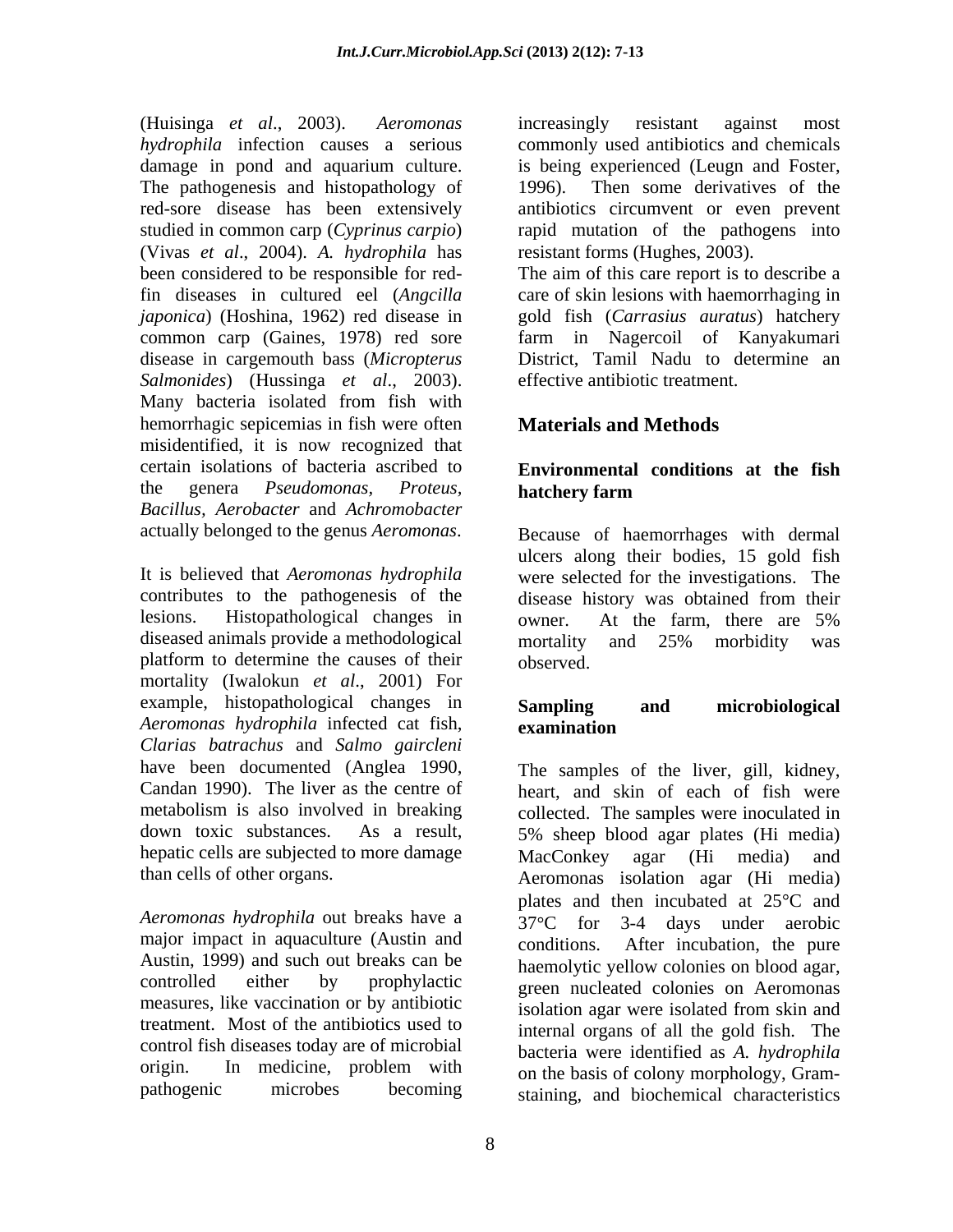#### **Antibiotic susceptibility test**

media), amphotericin (10 µg, Hi media) Bacitracin (10 µg, Hi media) cephalexin present in aquatic environments (10 µg, Hi media) Neomycin (10 µg, Hi media), Erythromycin (10 µg, Hi media)

In the macroscopic examinations of the gold fish, brown or red spotted skin lesions of a varying degree were found along their bodies (fig 1). These lesions were mostly scattered over the abdomen, operculum, head, fins, and gills. No low dissolved oxygen, and high  $CO<sub>2</sub>$ , lesions were observed in the visceral intritie, and ammonia levels are the most lesions were observed in the visceral organs. Gram-negative bacilli were seen in gram-stained smears, taken from the skin, liver, and kidney. No parasites in the skin, fin, gills, and internal organs were found. *Aeromonas hydrophila* was cause of ulcerative lesions on the skins of isolated from the liver, gill, kidney, heart, and skin of each fish. A biochemical in this study, at the characteristic of A. *hydrophila* was given and microscopic characteristic of *A. hydrophila* was given in table 1 and the growth of *A. hydrophila* on specific media was shown in figure 2. *A. hydrophila* isolate were found to be

susceptible to neomycin, streptomycin and resistant to Ampicilin, Amphotericin, Bacitrain, cephalexin and moderately sensitive to Erythromycin and Kanamycin (Table 2 and figure 3). In the treatment of *A. hydrophila* infection, neomycin and streptomycin can be used for treatment

(Brener *et al.*, 2005, Koneman *et al.*, based on results from an antibiotic 1992). Wet mounts of skin, fin, and gill susceptibility test. After the fish had been smears were also examined kept in saltwater for 30 minutes, they were microscopically as well as a macroscopic removed and placed in water either examination for parasites. neomycin or streptomycin. The antibiotic based on results from an antibiotic susceptibility test. After the fish had been can be used for 3 day in pool water at 10 g/ton for complete curing.

The susceptibility of the isolates to the As it was mentioned earlier, *A. hydrophila* following antibiotics: ampicillin (10 µg, causes a disease known as haemorrhagic Hi media), streptomycin (10 µg, Hi septicaemia or ulcer disease in fish, and and Kanamycin (10 µg, Hi media) were fish, and does not cause the disease under tested using disc diffusion method. natural conditions (Swann and White **Result and Discussion** *hydrophila* is one of the major disease belongs to the most common bacteria present in aquatic environments throughout the world. The bacterium is naturally found in the intestinal tract of the 1989). The disease caused by *A.*  problems for farmed fishes (Guz and Kozinska, 2004). Outbreaks of the disease are usually caused by stress and changes in environmental conditions. Overcrowding, handling, transportation, poor water quality, a sudden change of temperature, low dissolved oxygen, and high  $CO<sub>2</sub>$ , nitrite, and ammonia levels are the most common predisposing factors associated with this disease (Cipriano, 2001; Yildiz *et al.,* 2005 ). The parasites, such as *Lernaea, argulus,* and *A. salmonicida* may also be a gold fish (Laster and Roubal, 1999 ). But, in this study, at the level of macroscopic and microscopic examinations, no parasites were observed. Also, it is considered that the disease of the fish may be related to *A*. *hydrophila*, as the same bacteria in a pure culture were isolated from skin lesions and internal organs. It has been reported by several researchers that *A. hydrophila* causes haemorrhagic skin lesions in cultured and fresh water fish (Radu *et al*., 1999). Similarly, some researchers reported that most cultured and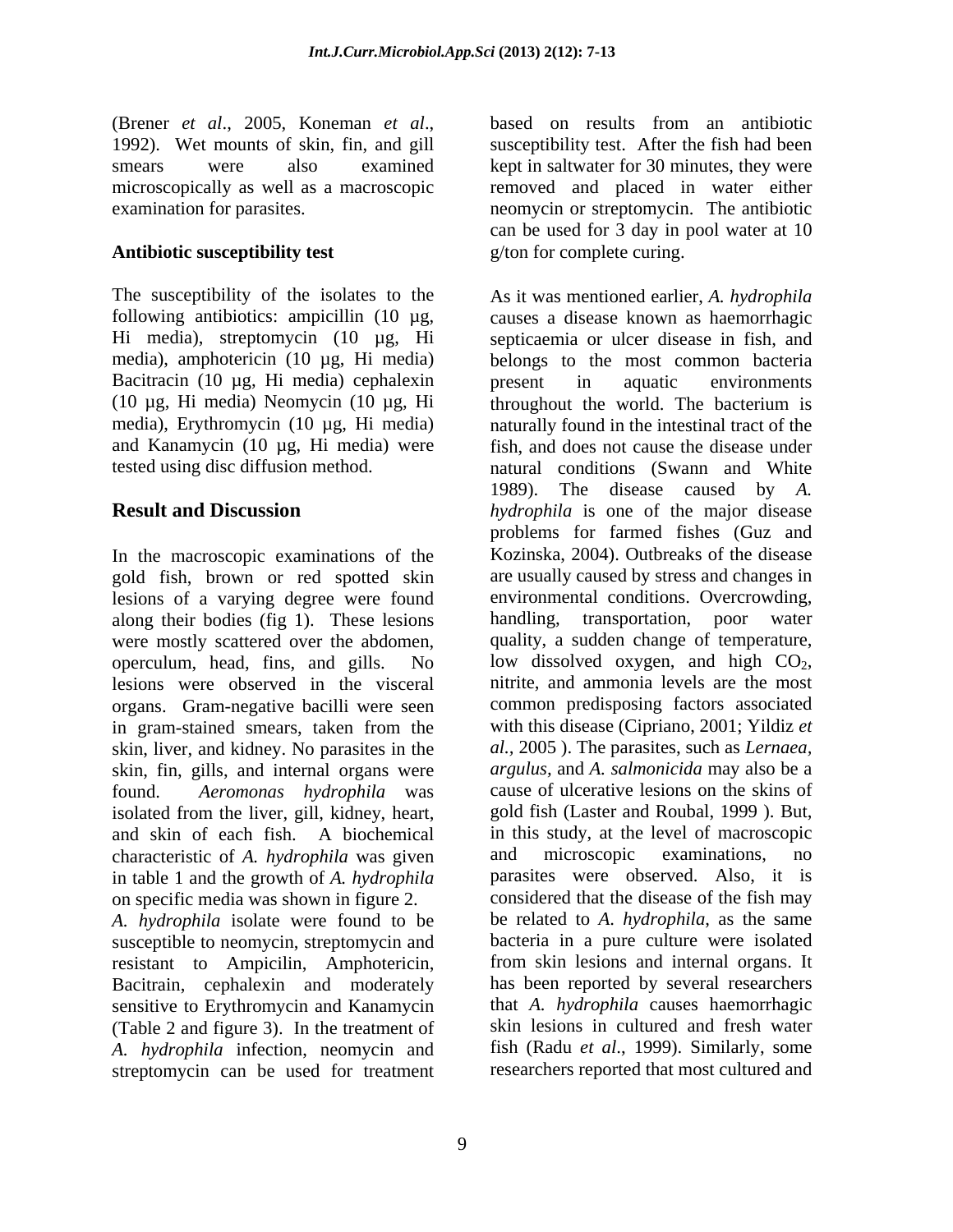| Sl. No | <b>Biochemical character</b>                | <b>Result</b> |
|--------|---------------------------------------------|---------------|
| 1.     | Gram stain                                  | Gram negative |
| 2.     | Motility                                    | Motile        |
| 3.     | Indole production                           |               |
| 4.     | Methyl red                                  |               |
| 5.     | Voges proskauer                             |               |
| 6.     | Simon's citrate                             |               |
| 7.     | $H2S$ Production                            | $^{+}$        |
| 8.     | Gelatin hydrolysis                          | $+$           |
| 9.     | CHO fermentation (Glucose, lactose, xylose) |               |
| 10.    | Oxidase                                     | $+$           |
| 11.    | Catalase                                    |               |
| 12.    | Arginine dihydrolase                        |               |
| 13.    | Ornithine decartoxylase                     | $\sim$        |
| 14.    | Crease                                      | $\sim$        |
| 15.    | Phenyl alanine deaminase                    | $\sim$        |
| 16.    | <b>DNAase</b>                               |               |

## **Table.1** Biochemical identification of *Aeromonas* sp.

+ - positive, -- - negative

#### **Table.2** Antibiotic test for *Aeromonas hydrophila*

| <b>Serial No</b>                   | <b>Antibiotics</b> | <b>Nature</b>        |
|------------------------------------|--------------------|----------------------|
| 1.                                 | Ampicilin          | Resistant            |
| $\sim$<br>$\overline{\phantom{a}}$ | Amphotericin       | Resistant            |
| $\sim$<br>J.                       | Bacitracin         | Resistant            |
| 4.                                 | Cephalexin         | Resistant            |
| J.                                 | Neomycin           | Sensitive            |
| 6.                                 | Erythromycin       | Moderately sensitive |
| $\overline{ }$<br>$\sqrt{ }$ .     | Kanamycin          | Moderately sensitive |
| 8.                                 | Streptomycin       | Sensitive            |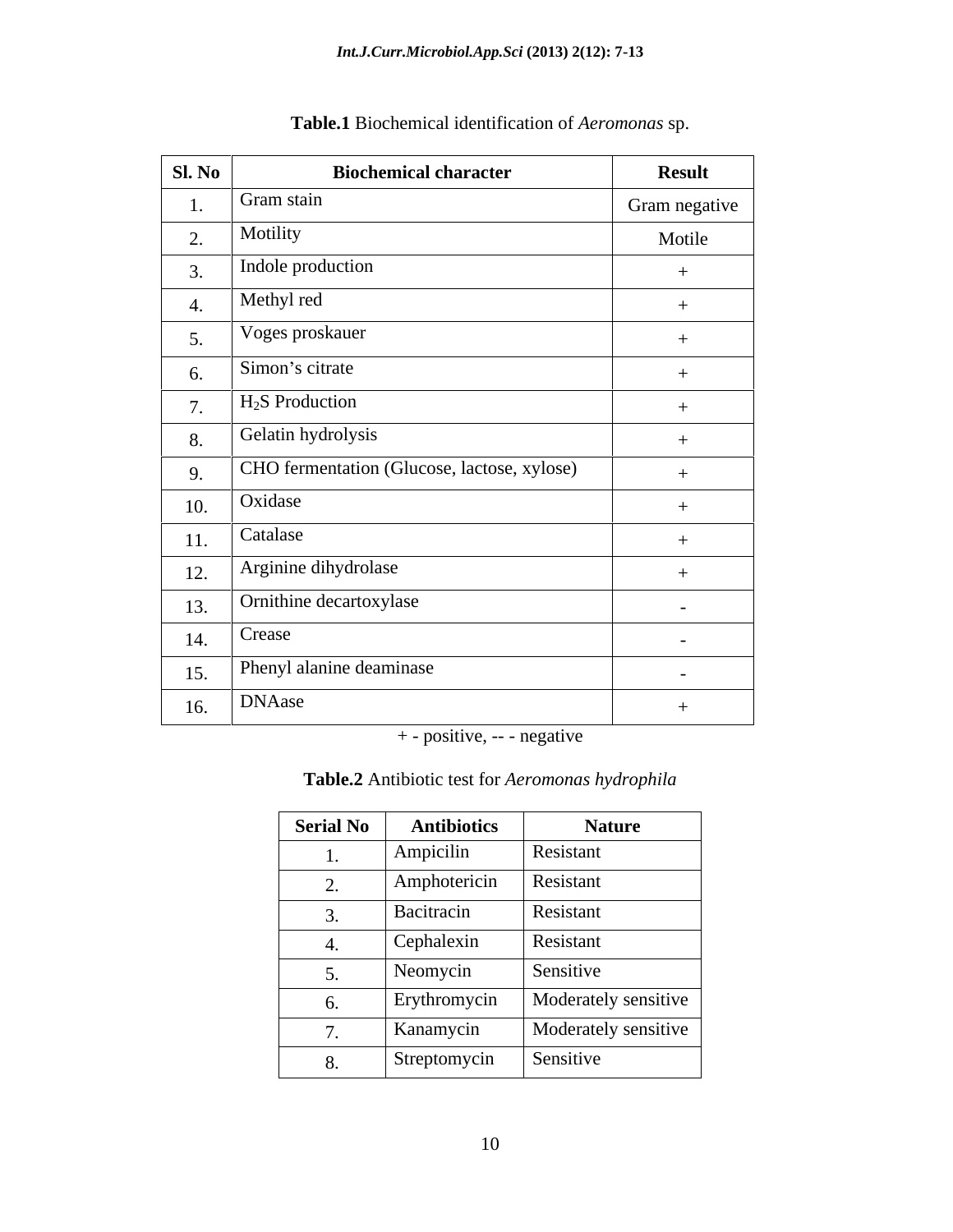**Fig.1** Showing symptoms of haemorrhagic ulcerative diseases



**Fig.2** Isolation of *A. hydrophila* in agar base medium



**Fig.3** Antibiotic susceptibility test for *A. hydrophila*

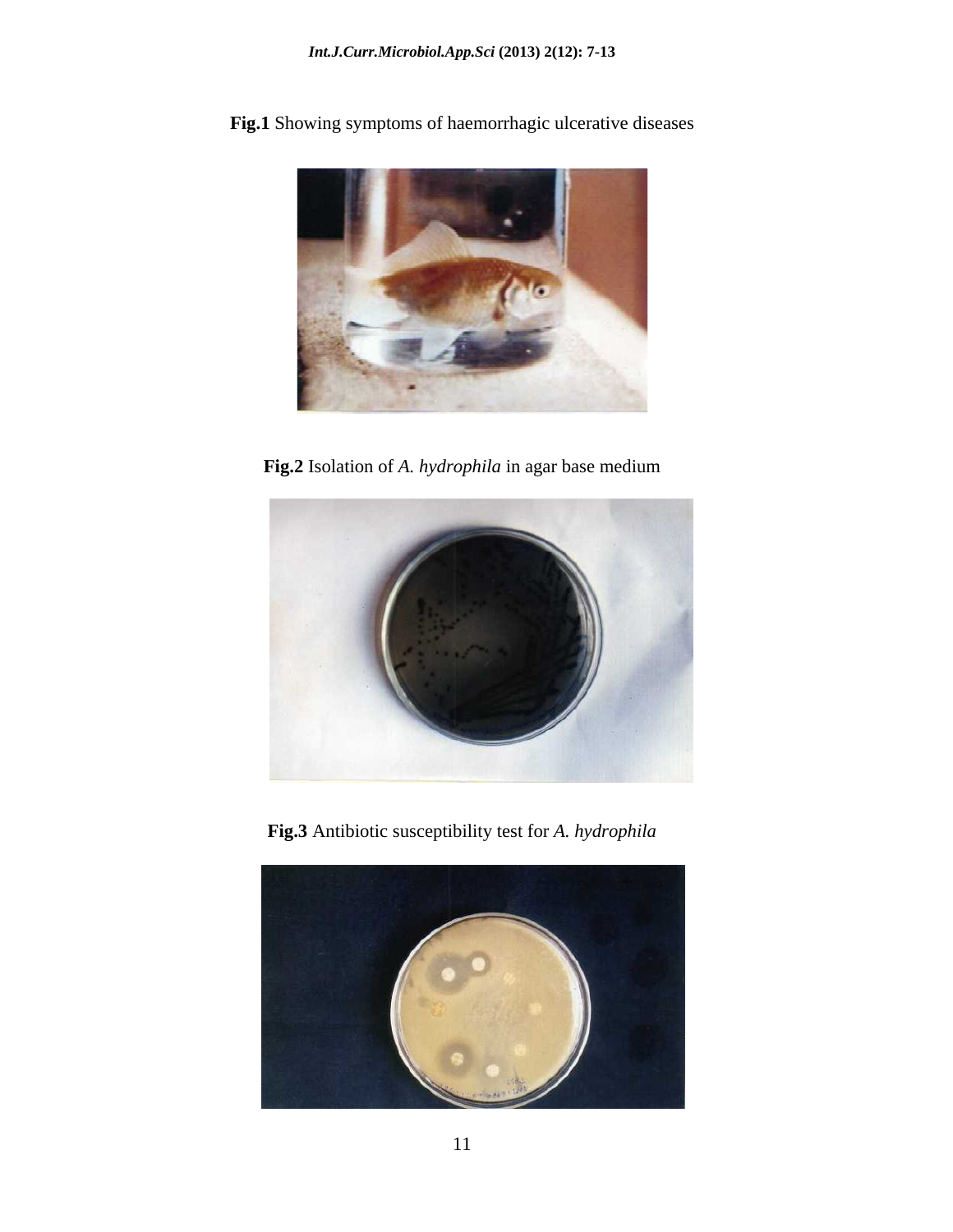fresh water fish, such as eel, carp, catfish, rainbow trout, ayu, tilapia, were susceptible to *A. hydrophila* infection (Aoki 1999 and Kozinska *et al*., 2002). *A*. *hydrophila* isolated from fish, displays a **intervally** intraperitoneally with high degree of resistance to antibiotics (Aoki 1999; Guz and Kozinska 2004; Radu *et al.*, 1997). Consequently, we performed the antibiotic susceptibility test, Some virulence characteristics of in order to determine the susceptibility of *A. hydrophila* to different antibiotics that cattish (Clari<br>
are used in veterinary medicine At 130:103-112. are used in veterinary medicine. At 130:103-112.<br>
are used in veterinary medicine. At 130:103-112.<br>
Aoki, T., 1999. Motile aeromonads present, the most widely used method of Aoki, T., 1999. Motile aeromonads<br> *Aeromonas hydrophila*). In: *Fish* controlling *A. hydrophila* infection in cultured fish is the use of antimicrobial drugs (Guz and Kozinska 2004; Son *et al.*, 1997). The widespread antibiotic use is wallingford. UK. pp.427-453. associated with an increased antibiotic resistance in aquatic bacteria. Thus, Wildfish, Springer Praxis, antimicrobial susceptibility tests are manufactured chichester England important for an effective treatment. From this study we conclude that, this case report has exhibited *A*. *hydrophila* may cause haemorrhages with dermal ulcers in goldfish. Uncontrolled and extensive use Candan, A.A., 1990. A Study on the of antimicrobial agents may cause the histopathology of *Aeromonas* frequent occurrence of multiple *hydrophila* Infections of rainbow trout antimicrobial resistances. Therefore, an antimicrobial susceptibility test in *A. hydrophila* infection, as well as in other bacterial infections, has to be certainly Cipriano, R.C., 2001. Aeromonas made in cultured fish hatcheries. To prevent the infection water should be regularly changed and overcrowding and stress in the fish population should be Fresh varier Fresh, nels acel, collar, carrier enterints and antimostomy of the particular controllation of the Andreja Study in the Barbor of the Andreja Study in the Barbor of the Andreja Study in the Barbor of the Andr

college management and principal for their moral support. Also the authors Guz, L., and Kozinska, E. 2004. Antibiotic acknowledge their friends for constant

- Angka, S.L., 1990. The Pathology of the walking catfish *Clarias batraches*(L.), Infected intraperitoneally with *Aeromonas hydrophila*, Asian .Fish Sci. 3: 343-351.
- Angka, S.L., T.J. Lam and Sin, Y.M. 1995. Some virulence characteristics *Aeromonas hydrophila* in walking catfish (*Clarias gariepinus*). Aquacul. 130: 103-112.
- Aoki, T., 1999. Motile aeromonads (*Aeromonas hydrophila*). In: *Fish diseases and disorders*. Woo PTK. Bruno D.W. (ed.) CABI Publishing, Wallingford. UK. pp.427-453.
- Austin, B., and Austin, D.A. 1999. Bacterial Fish pathogens.Diseases of Farmed and Wildfish, Springer Praxis, Chichester,England.
- Brenner, D.J., N.R. Krieg and Staley, J.R. 2005. Bergey s manual of systematic bacteriology. Springer, USA, vol. 2, part B. pp.557-578.
- Candan, A.A., 1990. A Study on the histopathology of *Aeromonas*  (Salmo gairdneri R.) kept under experimental conditions and the effect of chloramphenicol. J Aquat Prod. 4: 5-20.
- avoided. Fishery research. Washington. DC. pp.1- Cipriano, R.C., 2001. *Aeromonas hydrophila* and motile Aeromonad septicemias of fish. Fish Dis Leaflet 68, United States Department of the Interior fish and wildlife service, Division of 25.
- **Acknowledgement**  $\begin{array}{c} \text{Guz, L., and Nozinska, A. } \text{2004. Anubiotic susceptibility} \\ \text{disceptibility} \\ \text{of } \text{Aeromonas} \end{array}$ The authors sincerely acknowledge the *hydrophila* and *A. sobria* isolated from<br>formed carp  $(G_{\text{untrivial}})$   $\mathbb{R}^{11}$ Guz, L., and Kozinska, A. 2004. Antibiotic susceptibility of *Aeromonas hydrophila* and *A. sobria* isolated from farmed carp (*Cyprinus carpio* L.) Bull*.* Vet .Inst .Pulawy. 48: 391-395.
	- susceptibility of *Aeromonas hydrophila* and *A. sobria* isolated from farmed carp (*Cyprinus carpio* L). Bull Vet Inst Pulawy, 48: 391-395.